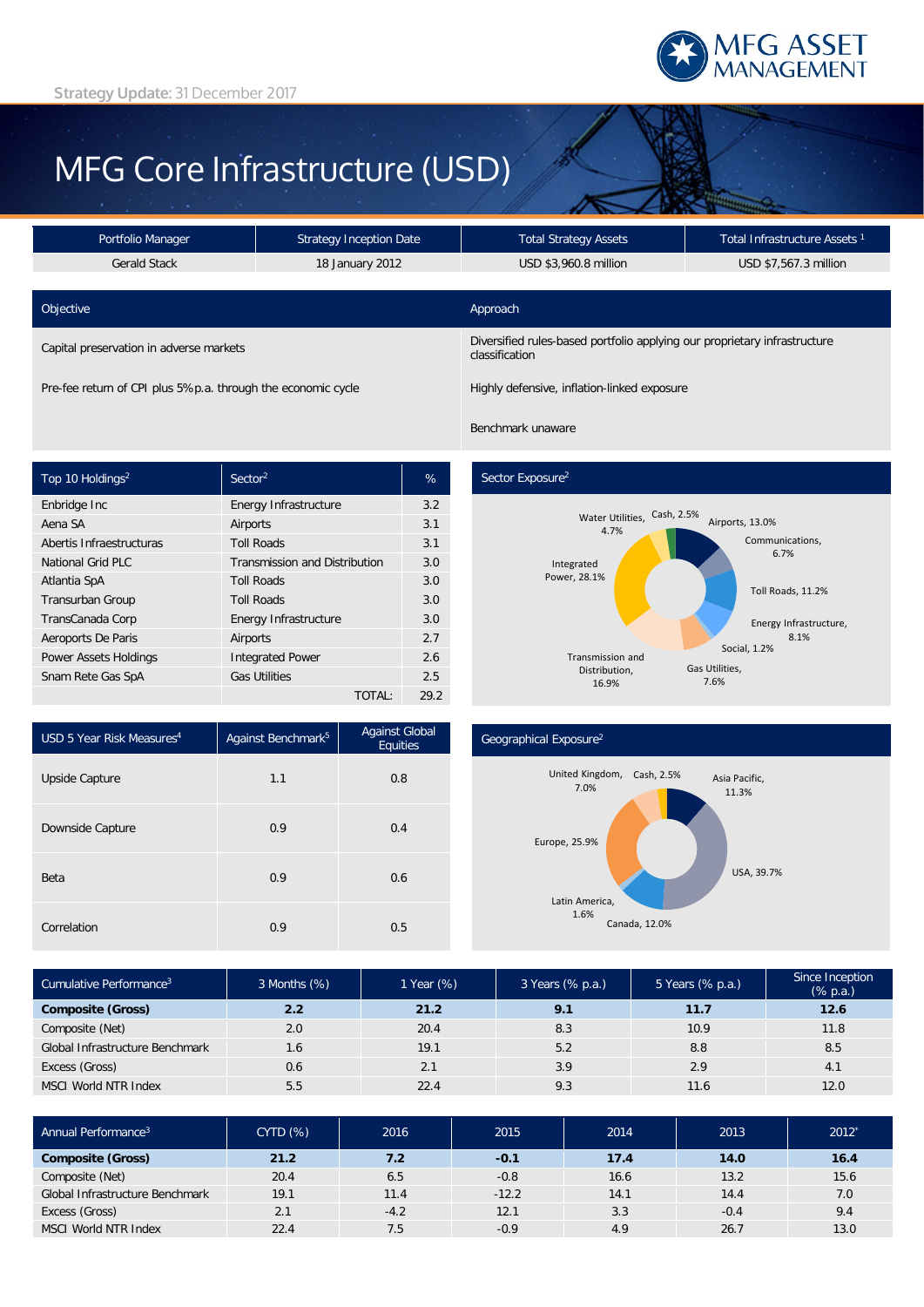1 Comprised of all Infrastructure Strategies.

2 The data is based on a representative portfolio for the strategy. Refer to the GIPS Disclosure below for further information. Sectors are internally defined. Geographical exposure is by domicile of listing. 3 Returns are for the Core Infrastructure Composite and denoted in USD. Performance would vary if returns were denominated in a currency other than USD. Refer to the GIPS Disclosure section below<br>for further information. C period under consideration. Actual fees may vary depending on, among other things, the applicable fee schedule and portfolio size. Fees are available upon request.<br>4 Risk measures are for the Core Infrastructure Composite

5 The Benchmark or Global Infrastructure benchmark is comprised of the following: from inception to 31 December 2014 the benchmark is UBS Developed Infrastructure & Utilities NTR Index and from 1 January 2015 onwards, the benchmark is the S&P Global Infrastructure NTR Index. Note: the UBS Developed Infrastructure and Utilities NTR Index ceased to be published from 31 May 2015, replaced on<br>1 January 2015 with the S&

\* Returns are only for part year.

#### **IMPORTANT NOTICE**

This material is being furnished to you to provide summary information regarding Magellan Asset Management Limited 'doing business as'/'trading as' MFG Asset Management ('MFG Asset Management') and an investment fund or investment strategy managed by MFG Asset Management ('Strategy'). No distribution of this material will be made in any jurisdiction where such distribution is not authorised or is unlawful. This material is not intended to constitute advertising or advice of any kind and you should not construe the contents of this material as legal, tax, investment or other advice.

The investment program of the Strategy presented herein is speculative and may involve a high degree of risk. The Strategy is not intended as a complete investment program and is suitable only for sophisticated investors who can bear the risk of loss. The Strategy may lack diversification, which can increase the risk of loss to investors. The Strategy's performance may<br>be volatile. The past perform return from it. There can be no assurance that the Strategy will achieve any targeted returns, that asset allocations will be met or that the Strategy will be able to implement its investment Strategy or achieve its investment objective. The management fees, incentive fees and allocation and other expenses of the Strategy will reduce trading profits, if any, or increase losses. The Strategy will have limited liquidity, no secondary market for interests in the Strategy is expected to develop and there are restrictions on an investor's ability to withdraw and transfer interests in the Strategy. In making an investment decision, you must rely on your own examination of any offering documents relating to the Strategy.

No representation or warranty, express or implied, is made with respect to the correctness, accuracy, reasonableness or completeness of any of the information contained in this material.<br>This information is subject to chan responsible or liable for any losses, whether direct, indirect or consequential, including loss of profits, damages, costs, claims or expenses, relating to or arising from your use or reliance upon any part of the information contained in this material including trading losses, loss of opportunity or incidental or punitive damages.

This material is strictly confidential and is being provided to you solely for your information and must not be copied, reproduced, published, distributed, disclosed or passed to any other<br>person at any time without the pr the written permission of the owner.

United Kingdom - This material does not constitute an offer or inducement to engage in an investment activity under the provisions of the Financial Services and Markets Act 2000 (FSMA). This material does not form part of any offer or invitation to purchase, sell or subscribe for, or any solicitation of any such offer to purchase, sell or subscribe for, any shares, units or other<br>type of investment produc authorised under the FSMA and its distribution in the United Kingdom and is only being made to persons in circumstances that will not constitute a financial promotion for the purposes of section 21 of the FSMA as a result of an exemption contained in the FSMA 2000 (Financial Promotion) Order 2005 as set out below. This material is exempt from the restrictions in the FSMA as it is to be strictly communicated only to 'investment professionals' as defined in Article 19(5) of the Financial Services and Markets Act 2000 (Financial Promotion) Order 2005 (FPO).

United States of America - This material is not intended as an offer or solicitation for the purchase or sale of any securities, financial instrument or product or to provide financial services. It is not the intention of MFG Asset Management to create legal relations on the basis of information provided herein. Where performance figures are shown net of fees charged to clients,<br>the performance has been reduced by depending on, among other things, the applicable fee schedule and portfolio size. Fees are available upon request and also may be found in Part II of MFG Asset Management's Form ADV.

The Global Infrastructure Benchmark is comprised of the following: from inception to 31 December 2014 the benchmark is UBS Developed Infrastructure & Utilities Index Net Total Return and from 1 January 2015 the benchmark is S&P Global Infrastructure Net Total Return Index. The benchmark changed because UBS discontinued their index series.<br>The UBS Developed Infrastructure & Utilities Index Net Total Return

and Utility stocks. Index results assume the reinvestment of all distributions of capital gain and net investment income using a tax rate applicable to non-resident institutional investors who are applicable to non-residen do not benefit from double taxation treaties.

The S&P Global Infrastructure Net Total Return Index is a market capitalisation weighted index that is designed to track 75 companies from around the world diversified across three infrastructure sectors energy, transportation and utilities. Index results assume the reinvestment of all distributions of capital gain and net investment income using a tax rate applicable to non-resident institutional investors who do not benefit from double taxation treaties.

#### **GLOBAL INVESTMENT PERFORMANCE STANDARDS (GIPS®) DISCLOSURE**

Magellan Asset Management Limited, doing business as MFG Asset Management in jurisdictions outside Australia and New Zealand, (MFG Asset Management) claims compliance with the Global Investment Performance Standards (GIPS ®)

For the purpose of complying with GIPS, the Firm is defined as all discretionary portfolios managed by MFG Asset Management.

The Global Core Infrastructure composite is a global strategy investing in strictly defined or "pure" infrastructure companies (typically 80-120). The filtered investment universe is comprised of stocks that 1. generate reliable income streams, 2. benefit from inflation protection and have an appropriate capital structure. The investment objective of the strategy is to minimise the risk of permanent capital loss; and achieve superior risk adjusted investment returns over the medium to long-term. The composite was created in February 2012.

To achieve investment objectives, the composite may also use derivative financial instruments including, but not limited to, options, swaps, futures and forwards. Derivatives are subject to the risk of changes in the market price of the underlying securities instruments, and the risk of the loss due to changes in interest rates. The use of certain derivatives may have a leveraging effect, which may increase the volatility of the composite and may reduce its returns.

A list of composites and descriptions, as well as policies for valuing investments, calculating performance, and preparing compliant presentations are available upon request by emailing client.reporting@magellangroup.com.au

The representative portfolio is an account in the composite that closely reflects the portfolio management style of the strategy. Performance is not a consideration in the selection of the<br>representative portfolio. The cha representative portfolio and the other accounts in the composite is available upon request.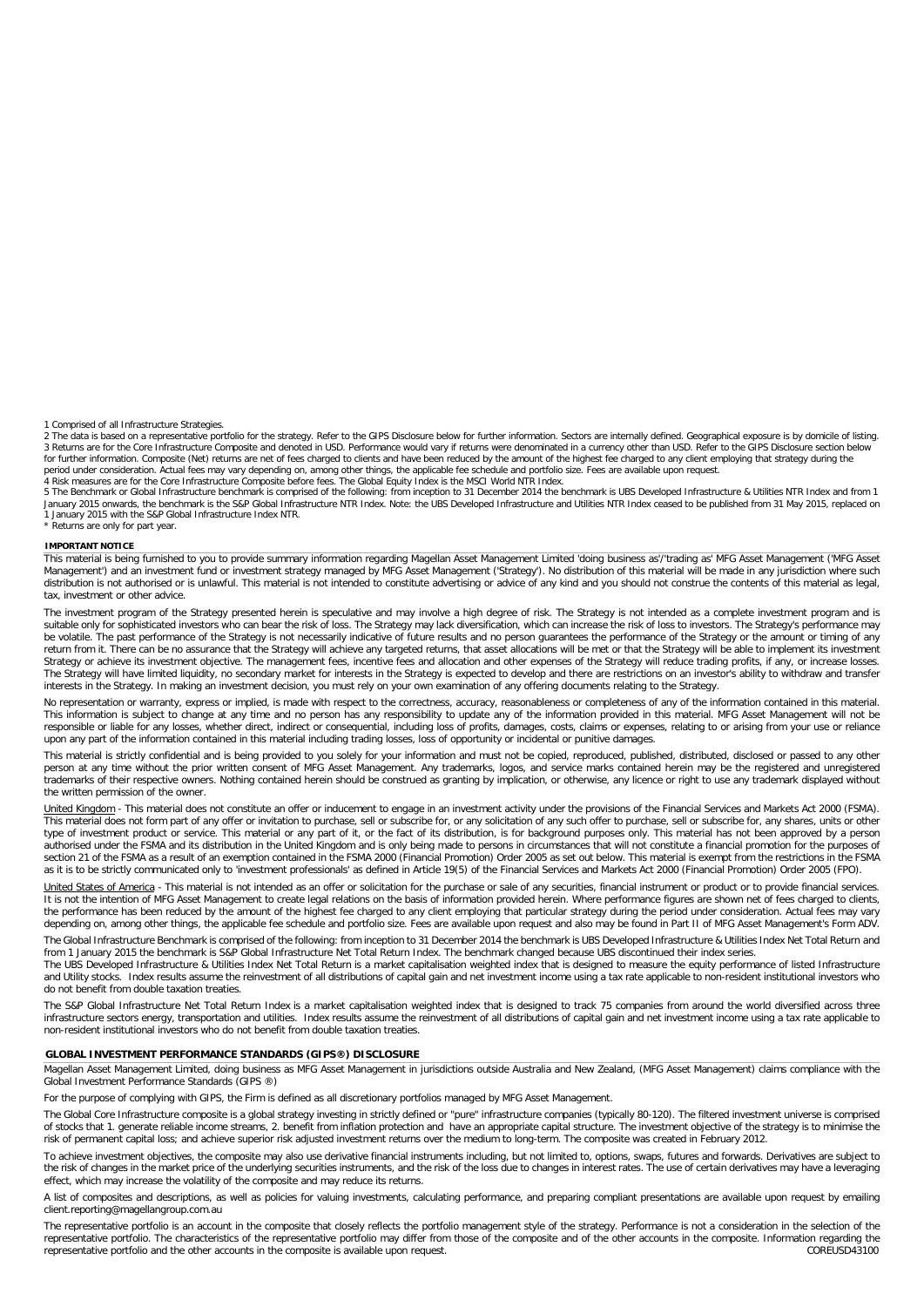# **Market Commentary**

Global infrastructure stocks rose for a fourth consecutive quarter in the December quarter after infrastructure companies reported healthy earnings, although they underperformed global equities because higher US bond yields reduced the relative attractiveness of long-duration assets such as infrastructure stocks, and infrastructure stocks were judged as benefiting less relatively from the lower US corporate tax rate. Utilities, a large subset of infrastructure, was the only one of the 11 industry classifications within the MSCI World Index that fell in US-dollar terms over the quarter.

US government bond yields, the benchmark for global credit markets, rose over the quarter as reports showed the US economy was growing fast enough to stir inflation, even without any investment spurred by the lower corporate tax rate. Over the quarter, US government two-year yields climbed from 1.48% to 1.88% while 10-year yields rose from 2.33% to 2.41%. Higher bond yields dim the appeal of infrastructure stocks, which are viewed as 'bond proxies' over the short term because, like bonds, they offer reliable income streams.

Infrastructure stocks were swept along in the general rise in shares over the quarter when global stocks set record highs as they rose for a seventh straight quarter as US companies overall posted higher-than-expected earnings, the internet giants surged on strong results and their upbeat outlooks, US Congress slashed the corporate tax rate, the Federal Reserve projected that it would only tighten US monetary policy slowly, and the world's major economies grew in unison for the first time in about a decade. European stocks, however, slid on political uncertainty as Germany's indecisive election in September left the incumbent Christian Democratic Union of Germany party led by Chancellor Angela Merkel struggling to form a coalition government.

# **Strategy Commentary**

The strategy recorded a positive return over the three months. On a stock level contribution basis, the best performers included investments in Aeroports de Paris, Aena of Spain and Abertis Infraestructuras of Spain. Aeroports de Paris surged 16% on healthy traffic numbers and speculation the French government was readying to sell its 50.6% stake in the airport operator. Aena gained 11% after the Spanish airport operator's third-quarter result showed continued strong passenger traffic growth, and the company indicated strong expected growth for the winter schedule. Abertis jumped 10% after Germany's Hochtief joined a bidding war to take over the Spanish toll-road operator, which reported a 2.4% rise in profit for the first nine months of fiscal 2017 on higher traffic.

Lagging stocks on a contributions basis included the investments in PG&E, PPL and Edison of the US. PG&E slumped 34% amid concerns that under Californian law the electricity utility could be liable for billions of dollars of damage from bushfires in October even if it were not found to be negligent. PPL fell 18% after the US energy utility reported third-quarter results that missed key estimates. Edison lost 17% on concerns its power lines might be cited as the cause of bushfires that raged over southern California in December.

Movements in stocks are in local currency.